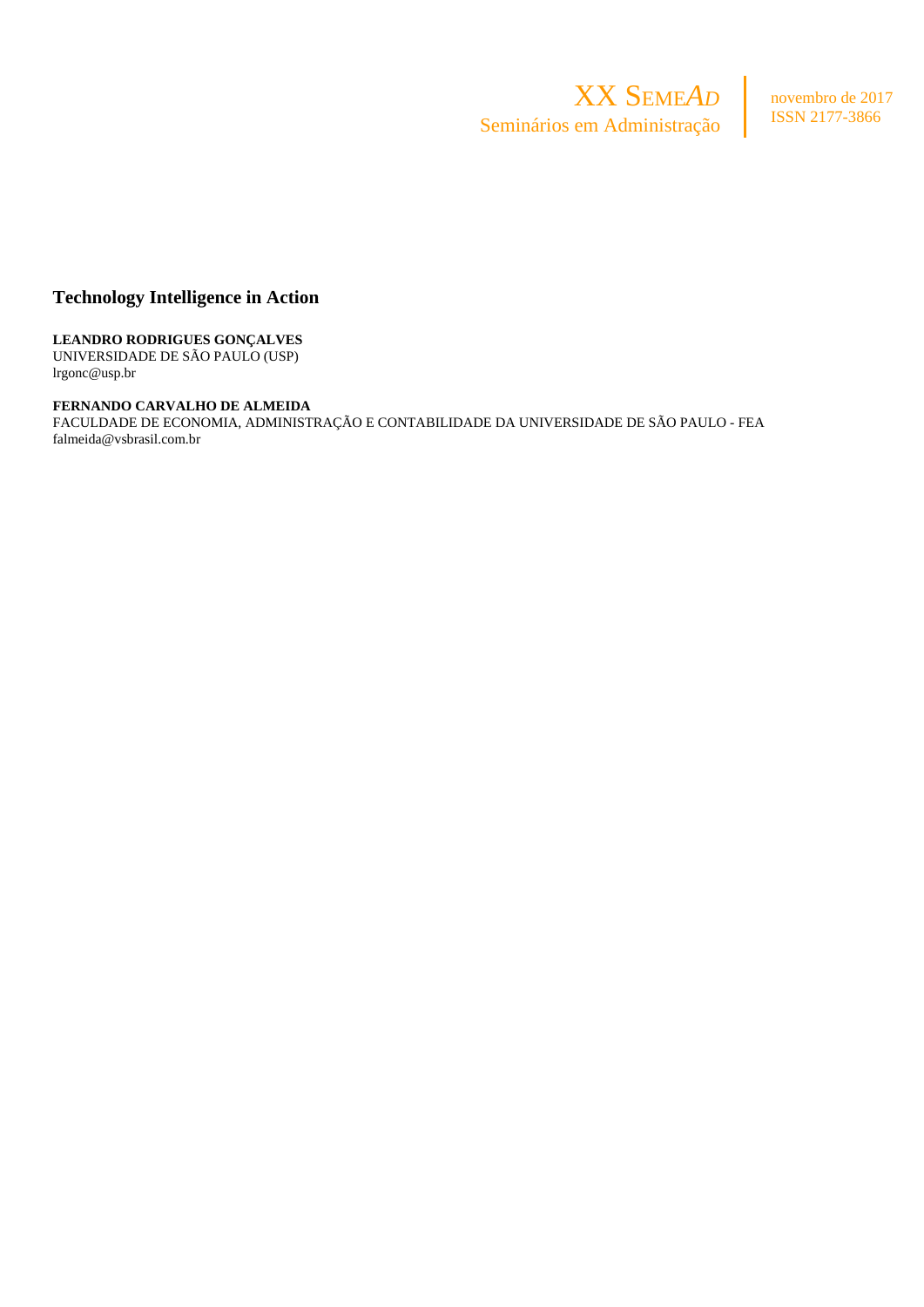# **TECHNOLOGY INTELLIGENCE IN ACTION**

#### 1. **Introduction**

Technology Intelligence (TI) is one of the many ways of applying Competitive Intelligence (CI)(NIKOLAOS; EVANGELIA, 2012). Since Ansoff (1975), authors have discussed the need to monitor new technology development to avoid surprises and to take actions to reduce risks. Most recently, authors are looking at TI as an important activity for companies face growing rivalry in a highly dynamic market (KIM et al., 2012; LICHTENTHALER, 2003, 2004, 2007; RAU; HAEREM, 2010). As CI, TI intends to detect and process weak signals in order to identify opportunities and threats and provide actionable information (LICHTENTHALER, 2003; NOSELLA; PETRONI; SALANDRA, 2008; ROSSEL, 2012)

Companies have been trough three generations of Technology Intelligence, described by Lichtenthaler (2003), which varies intensity, scope and strategic effectivity of TI. The first generation is characterized by a low or no connection between company strategy and technology strategy, studies that are intensive in technology and do not influence in strategic planning. The second generation is characterized by a higher degree of synchronization between company and technology strategies and by communicating studies' results in long written reports that may or may not be considered for strategy formulation by the higher administration. The third generation is characterized by the highest synergy between R&D department and the overall company's strategy. Intelligence analyst participates actively in the strategic planning and is involved in important decisions.

The Intelligence cycle, as summarized by Herring (1999), starts with the Key Intelligence Topics (KITs) identification, which will provide information for Planning and Direction process. Second, the process of Information Processing & Storage creates the Knowledge Base. Data Collection, Analysis and Production processes then collect, report and make the intelligence actionable and understandable for Dissemination process for the Users and Decision Makers. Choo (2001) describes the same process as being composed of three main steps: Information Needs Assessment, Information Seeking and Information Use.

Here we will analyze two cases of application in order to understand the Technology Intelligence process, identify the main tools that are used by companies and map the main sources of information. The cases were selected to verify differences and similarities in two different situations: when the TI is made by a third party (a Research Institute) based on a client's needs; and when the company uses its own personnel and assets to perform the project. The article begins with a literature review, then discuss the methods that were used, present the cases and then discuss and conclude with the main findings.

#### 2. **Literature Review**

### 2.1 Competitive Intelligence

To start defining Competitive Intelligence, we will look at the work from Nikolaos and Evangelia (2012), who made a literature review on concepts and context of CI. For them, CI is a way for Companies to anticipate and react to changes inside and outside their industries in a world that is driven by hyper-competition. For Miller (2002), CI is the act of collecting, analyzing, and application, legal and ethically, information regarding the capacities, vulnerabilities and intentions of a company's competitors, and monitoring facts of the competitive environment.

The main objectives are to help companies to be in the competitive frontier of the advances (MILLER, 2002), provide help in decision-making and provide competitive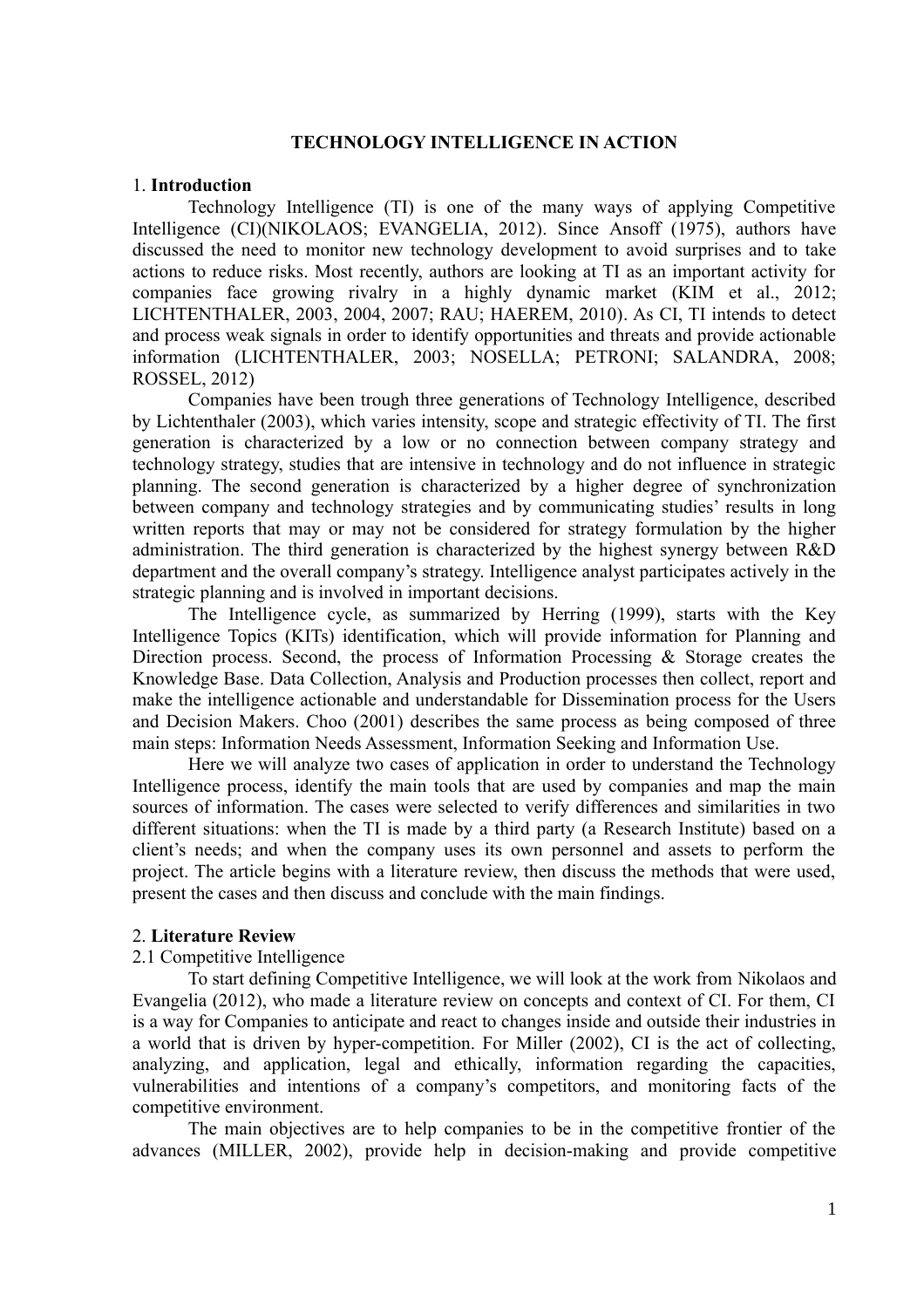advantage (PELLISSIER; NENZHELELE, 2013). To do so, CI relies on a myriad of methodologies that are mostly a variation of the process described by Choo (2002), composed by a cycle of Information needs, Information acquisition, Information organization and storage, Information products and services, Information distribution and Information use, creating Adaptive behavior. See Figure 1 for details on these phases of the cycle.



*Figure 1: Steps for Competitive Intelligence. Source: Choo (2001, p. 237)*

Herring (1999) adapted the National Intelligence Topics (NIT), a government intelligence model, into the Key Intelligence Topics (KIT), in order to be used by companies in order to produce information that management can actually act on, which he calls Corporate Intelligence. According to him, corporate intelligence might be reactive or proactive. By being proactive, one might provide the information by one's own judgement or ask the management what decisions and action they are working on. As he suggests the latter is the best option, he provides an interview protocol to identify the main information needs.

Intelligence needs might generally be categorized in three functional types:

- Strategic decision and action, including the development of strategic plans and strategies;

- Early-warning topics, including competitor initiatives, technological surprise, and government actions;

- Descriptions of the Key Players in the specific marketplace, including competitors, customers, suppliers, regulators and potential partners. (HERRING, 1999, p. 6)

# 2.2 Technology Intelligence

Authors have cited Technology Intelligence (TI) concepts since the first appearance of CI in the literature with Ansoff (1975). One of the earliest appearances of the term Technology Intelligence was in Cooper and Schendel (1976), when the authors studied companies that face threats from new technology. Since then, technology surprises have been discussed by authors such as Herring (1999), who was already presented and discussed in the last section; Choo (2001), who cited Christensen's (1997) book about how technology strongly affected the hard disk industry as an example of technology surprise; Lichtenthaler (2003, 2004, 2007), who analyzed the way companies organize their Technology Intelligence efforts, studied the application of TI in context of radical innovation and compared TI organization in different times and stages of maturity; among others (ITTIPANUVAT et al.,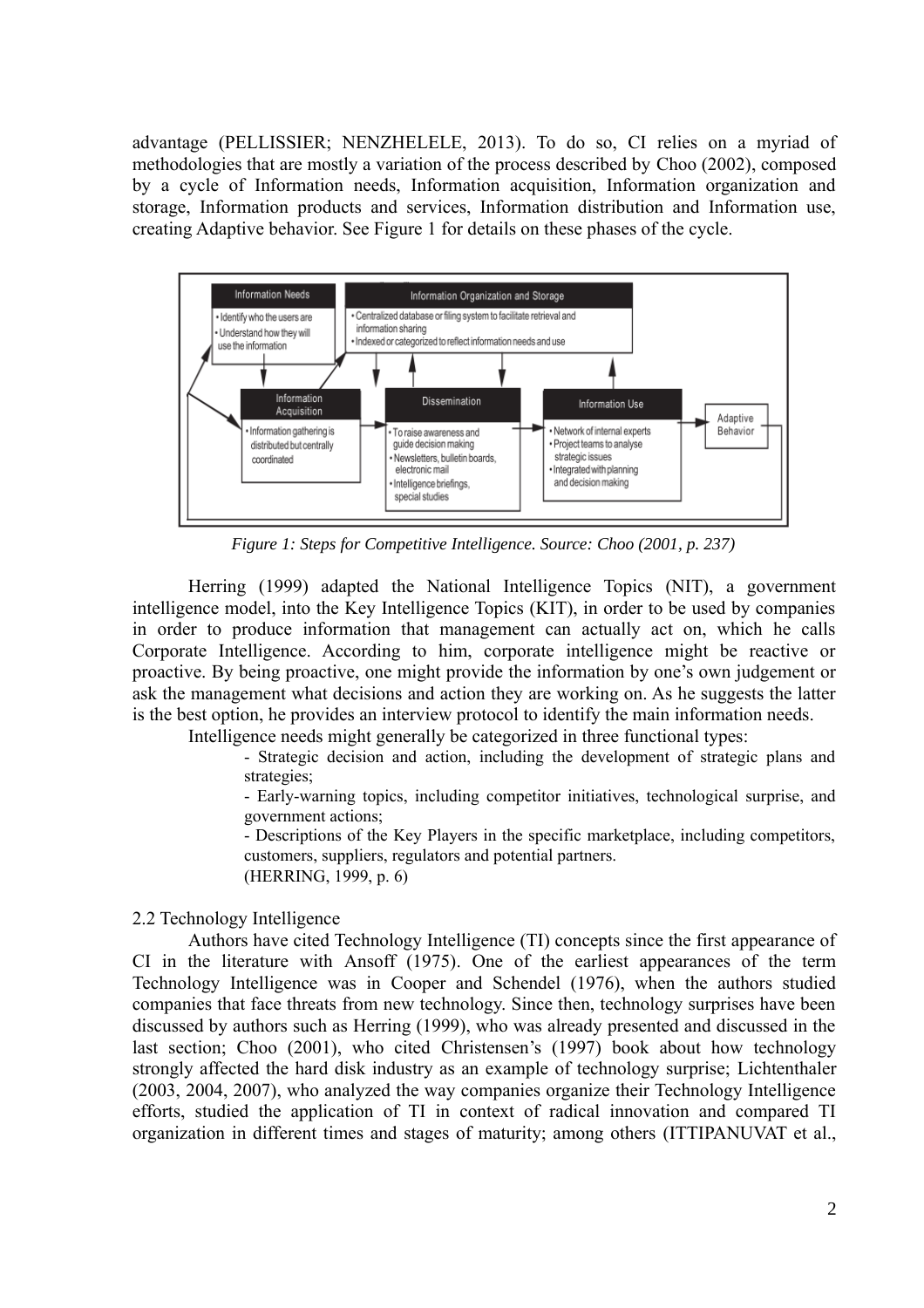2014; JOUNG; KIM, 2017; KIM et al., 2012; MORTARA, 2011; VEUGELERS; BURY; VIAENE, 2010; YOON et al., 2015) that contributed to TI discussion.

Prescott and Miller (2002) named "Technical Competitive Intelligence" the exercise of avoiding surprise by the technical advances of competitors through technology monitoring in its many forms. In their book, they present a series of case studies in order to fulfill a gap that exists in literature regarding this subject. Savioz (2002 apud SCHUH; GRAWATSCH, 2004, p. 3) defined Technology Intelligence as "activities that support decision-making of technological and general management concerns by taking advantages of a well timed preparation of relevant information on technological facts and trends (opportunities and threats) of the organisation's environment by means of collection, analysis and dissemination".

Lichtenthaler (2004) developed a framework to study Technology Intelligence process. His framework is composed by two steps, the first for the scanning and the second for monitoring. During the first step, employees become aware of a new technology and communicate it to the top management, who will discuss its relevance. The second step, monitoring, may be run several times as the now known technology is observed and new trends are being identified. See Figure 2 for Lichtenthaler's framework.



*Figure 2: Technology Intelligence process framework. Source: Lichtenthaler (2004, p. 334)*

The organization of the TI sector in the company affects directly its outcomes. Technology Intelligence may be organized in three ways: (1) hierarchically, (2) participatory and (3) hybrid (LICHTENTHALER, 2007). When the TI is organized hierarchically, awareness of the new technology is made by individual researchers, who will proactively test it. Then, the new trend is informed to Technology Intelligence specialists or directly to top management for decision making. This model emphasizes scientific aspects of the technology and usually over or under evaluates technologies. The participatory model, mid management strongly participates in the technology discussion with the researcher. Only after this discussion the matter is taken to the top management. Often, this model does not communicate intelligence results to top management efficiently. The third model, hybrid, is a mixture of the latter two. Trends are communicated to top management with TI experts' support, assessed in mid management and decision is made upon the knowledge created. This model leads to quick and optimal decisions.

A variation with a higher detailed view, brought by Mortara et al. (2009), situates the TI in the context of Decision Making. On this model, decision makers provide guidelines on how to direct search and information needs assessment. These guidelines are used in the intelligence cycle, which will feedback decision makers with information for decision. See Figure 3 for their model.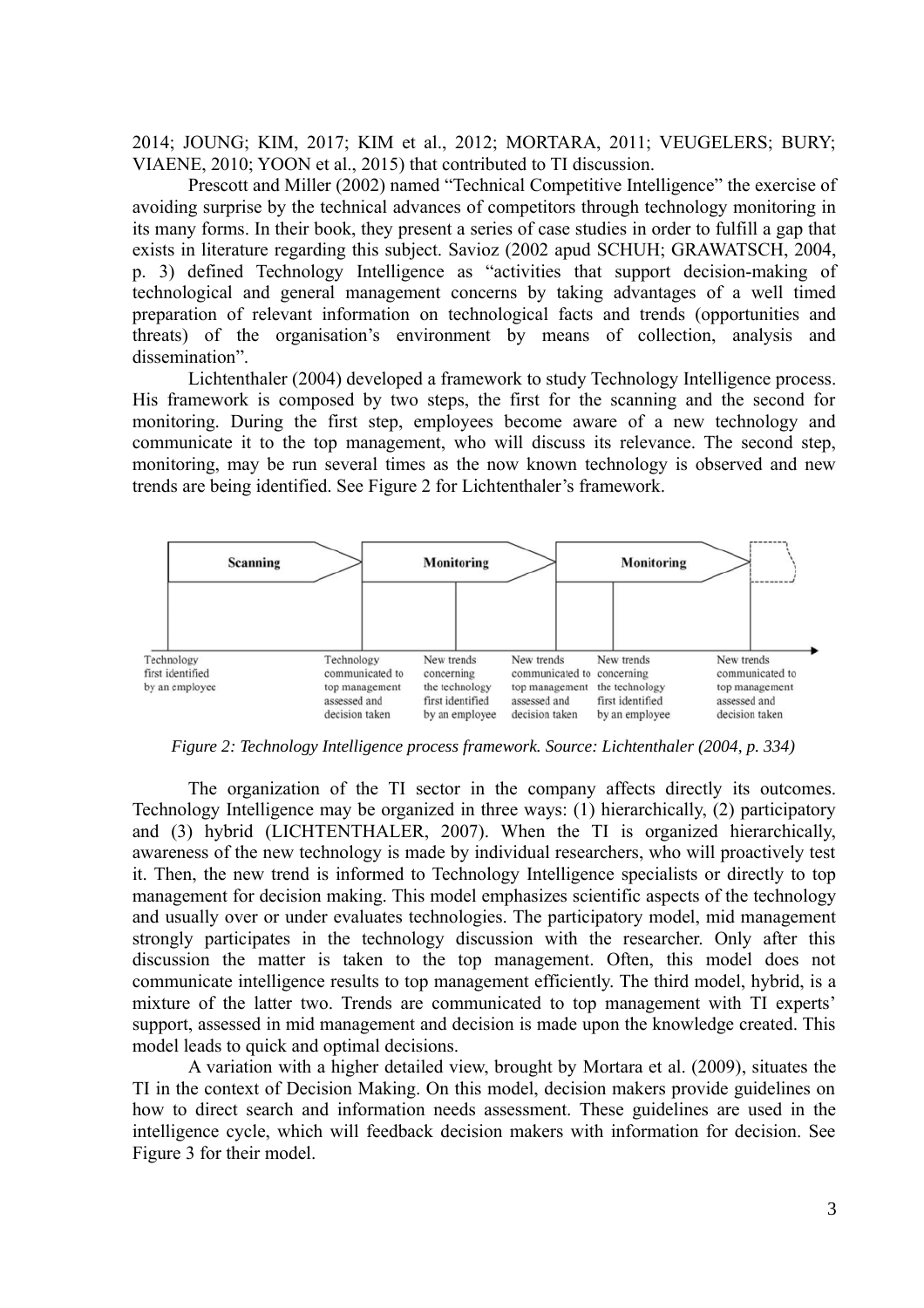

*Figure 3: Technology Intelligence in the context of Decision Making. Source: Mortara et al. (2009, p. 118)*

Historically, methods based on expert-based analysis were used in classic technology management, however, with Technology Intelligence dealing with a greater amount of information every day, Information Technology (IT) is playing a growing role in corporations. In this context, there is an increasing number of researchers working on methodologies based on TRIZ, a Soviet inventive problem solving system (SCHUH; GRAWATSCH, 2004; YOON, 2008). Technology Planning is usually cited as a strategic outcome of Technology Intelligence (JOUNG; KIM, 2017; MOMENI; ROST, 2016; SCHUH; GRAWATSCH, 2004; WANCURA et al., 2013). A framework for applying TRIZ-based Technology Intelligence and relating it to Technology Planning is shown in Figure 4.



*Figure 4: TRIZ-based Technology Intelligence framework. Source: Schuh & Grawatsch (2004, p. 4)*

Castellanos & Torres (2010) cite most common TI tools and methods as being Technological Assessment, Benchmarking, Technology Prospective and Technology Surveillance. According to them, the main attributes of the information are time (past, present, future), dynamics (a specific moment or a changing environment), uncertainty (formal or informal sources) and origin (primary or secondary sources). Schuh & Grawatsch (2004) lists methods such as S-curve Analysis, Ideality (Ideal product assessment) and Trends of Technological Evolution Analysis.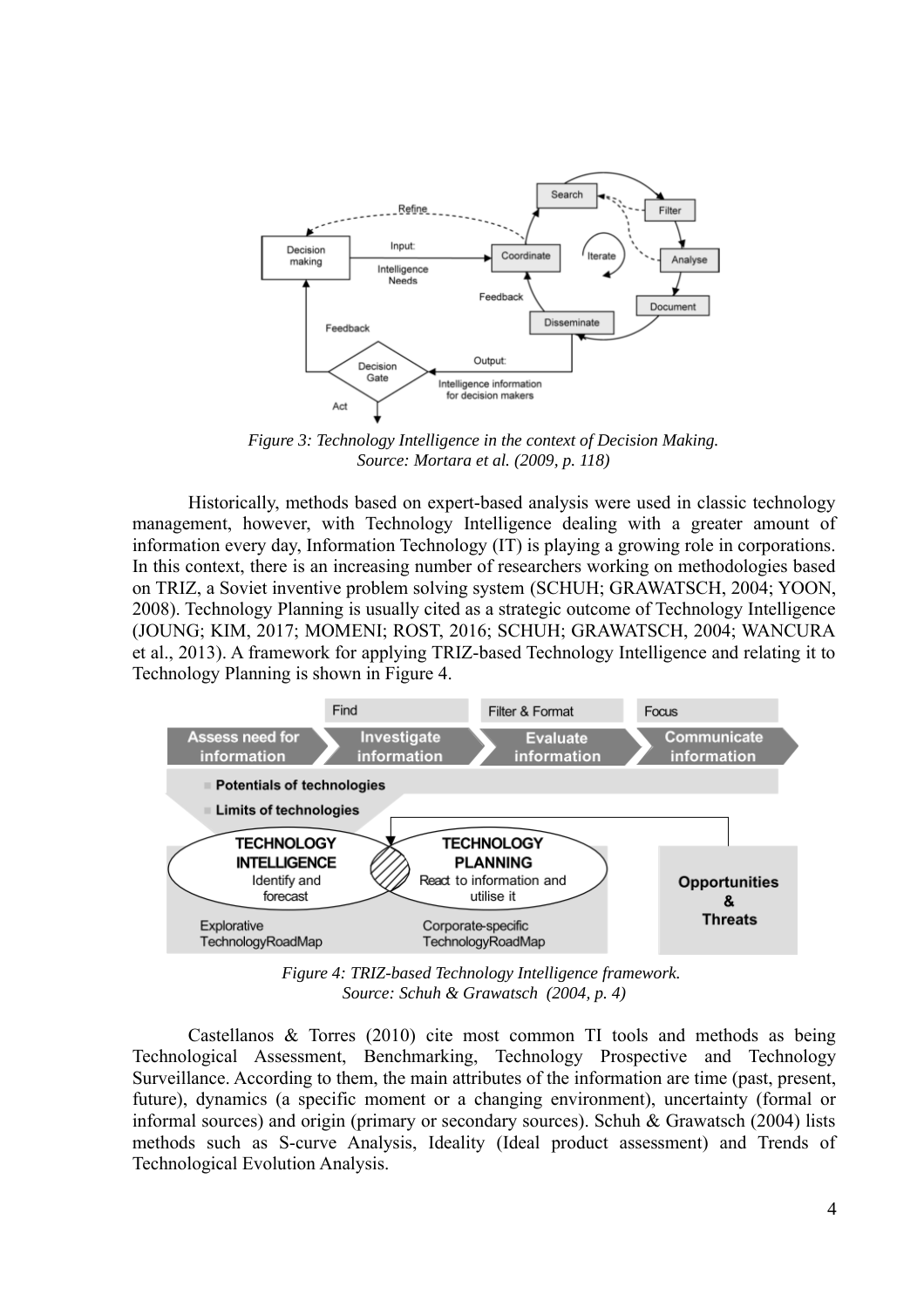We could not find works regarding a comprehensive study on tools and methods used on TI projects, neither a great number of case studies regarding this subject. In this matter, an interesting case was reported by Tessun (2002), who described how Daimler-Benz Aerospace used Scenario Analysis to build its Technology planning. Scenario Analysis is based on creating future alternatives and assessing probabilities for each uncertainty, then creating strategies for each resulting scenario from the combination of all uncertainties. At Chevron, Ransley (1996) reported that, in many contexts, TI activities are outsourced.

# 3. **Research Question and Objectives**

After going through the literature review, we could see that, as Miller (2002) pointed out earlier, there is still a gap in reported cases of companies actually applying Technology Intelligence. This article intends to help covering this gap by answering the research question: **How companies build an actionable technology intelligence project?**

More specifically, we want to answer: What companies want when building such a project? What are the main steps taken during the process? Which tools are applied? Which sources of information are used? How companies deal with the final result? Who is responsible for such a project?

We have, as general objective, to describe application cases of technology intelligence focusing on tools and process. As specific objectives, we have:

- a) To describe cases of technology intelligence projects;
- b) To describe the process used from project request to decision making;
- c) To identify tools and sources of information used during the process; and
- d) To describe the allocated team's competencies.

#### 4. **Methods**

We used Case Study approach for this research. Case study is a method used when the research question requires a deep diving into the subject (EISENHARDT, 1989; YIN, 2015) While quantitative methods focus on literal replications to enhance the conclusions, qualitative methods rely on theoretical replication (EISENHARDT, 1989; THEÓPHILO; MARTINS, 2009; YIN, 2015).

For data collection, as one of the authors participated in the projects described here, we used Participant observation, as part of an Action-research method. Differently from other methods, Action-research is a proactive way of doing research, applying concepts from literature and looking at the results enlightened by a research objective. "The goal is to make that action more effective while simultaneously building up a body of scientific knowledge" (COUGHLAN; COGHLAN, 2002, p. 223).

Two cases were selected, one from a public research institute that made a technology forecast project of a new technology for a client from the petrochemical industry. The second from a private company from the chemical industry who made a landscape scanning project on a specific technology of interest. We did not describe the technologies or the companies due to compliance issues. We did, however, describe the process and the tools used in the studies.

In each case, we followed Choo's (2001) generic process of Competitive Intelligence (Information needs, Information acquisition, Information organization and storage, Information products and services, Information distribution, Information use) so that the comparison could be made in the same base even for distinctive companies and cases.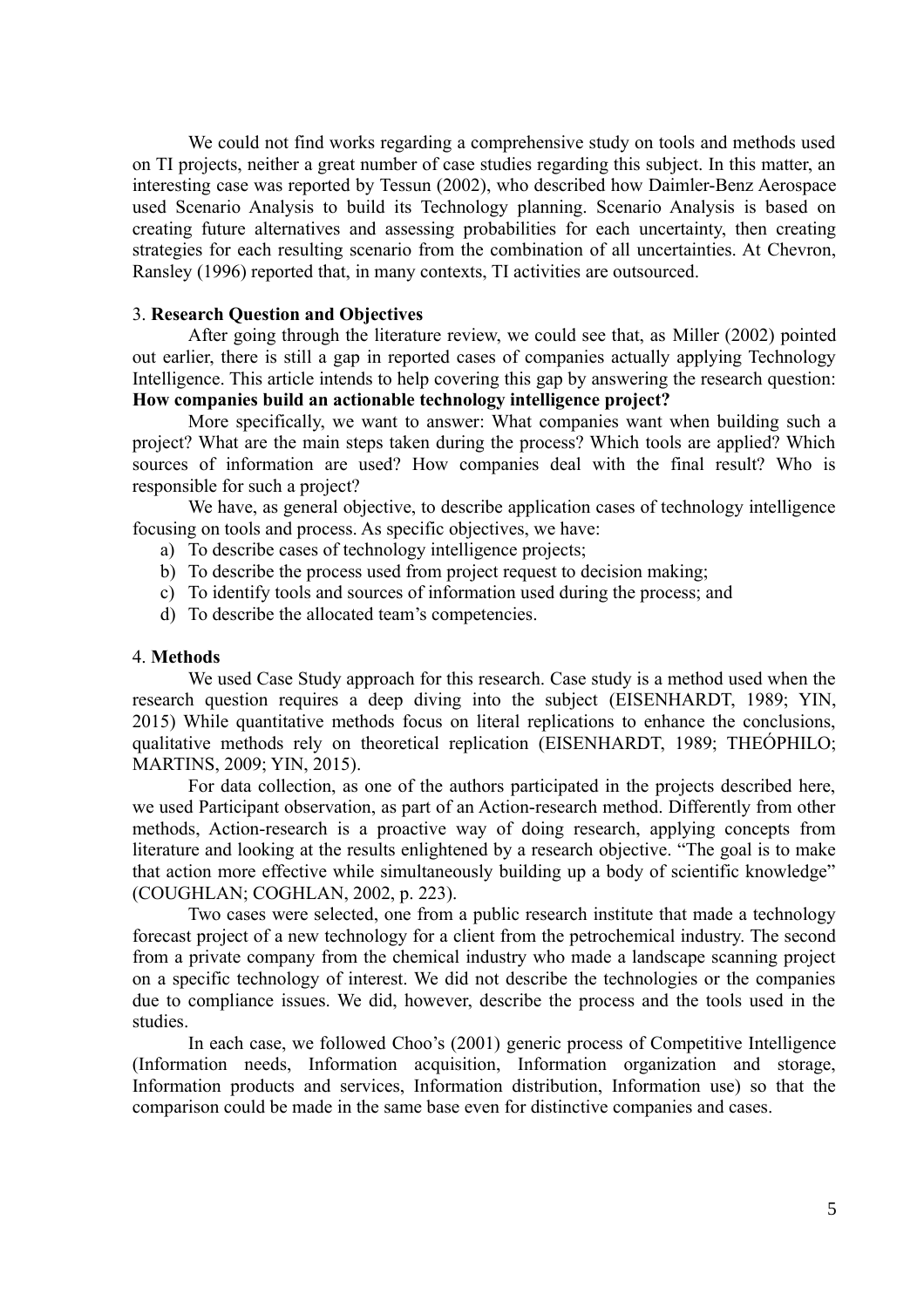# 5. **Two application cases**

In this section, we describe two application cases: we will firstly look at a public research institute that was using its competencies and structure to support a client from the petrochemical industry that was deciding whether or not to invest in a new technology; then, we review the work of a private chemical company that was interested in getting a first snapshot of a certain technology's landscape.

# **5.1 Case 1: Technology Intelligence at a Public Research Institute**

This case happened at a Brazilian Public Research Institute (which we will refer as RI), who was contacted by a large company in the Petrochemical industry. The client was deciding whether or not to invest in a technology that was being offered by two different companies, each with its own pros and cons, and each exploring different biochemical routes to achieve the same goal: to substitute oil-derived raw materials for a determined chemical application.

RI team was composed by two technology specialists (who were PhDs in Chemical Engineering), one Technology Intelligence expert (PhD in Business Administration) and one Technology Intelligence analyst (Bs in Business Administration). The project took about eight months to complete.

# 5.1.1 Information needs

The RI team, then, started to assess what exactly was the main issue that was blocking the decision making. For that, the team used meetings with the client's specialist to understand the decision modeling. It was then understood that the main trigger for decision was the final cost per liter of the resulting product. In other words, if the final product costs more than the traditional technology, they were not to invest in this new technology. So, there were two questions to answer: Will this technology outperform traditional petrochemicalbased products in 5 years? If yes, in which company should we invest?

Table 1 correlates the questions, its aspects and the methods used to answer:

|  |  |  |  | Table 1 – Questions, aspects and methods for Technology Intelligence at RI |  |
|--|--|--|--|----------------------------------------------------------------------------|--|
|  |  |  |  |                                                                            |  |

| <b>Ouestion</b>                                                                      | Aspect                                                                | <b>Method</b>                                      |
|--------------------------------------------------------------------------------------|-----------------------------------------------------------------------|----------------------------------------------------|
| Will this technology outperform<br>traditional petrochemical products<br>in 5 years? | 1. Comparison with similar<br>technology development from the<br>past | S-curve analysis<br>Literature and patentes review |
|                                                                                      | 2. New technology present<br>performance assessment                   | Literature and patents review                      |
|                                                                                      | 3. New technology rival routes<br>analysis                            | Literature and patents review                      |
|                                                                                      | 4. Main uncertainties for the future<br>assessment                    | Delphi                                             |
|                                                                                      | 5. Future performance assessment                                      | Linear regression<br>Scenario analysis             |
|                                                                                      | 6. CAPEX, OPEX and Final<br>product cost                              | Modeling and simulation                            |
|                                                                                      | 7. Suggested decision                                                 | Decision analysis                                  |
| In which company should we<br>invest?                                                | 8. Differences between companies<br>identification                    | Companies' material analysis                       |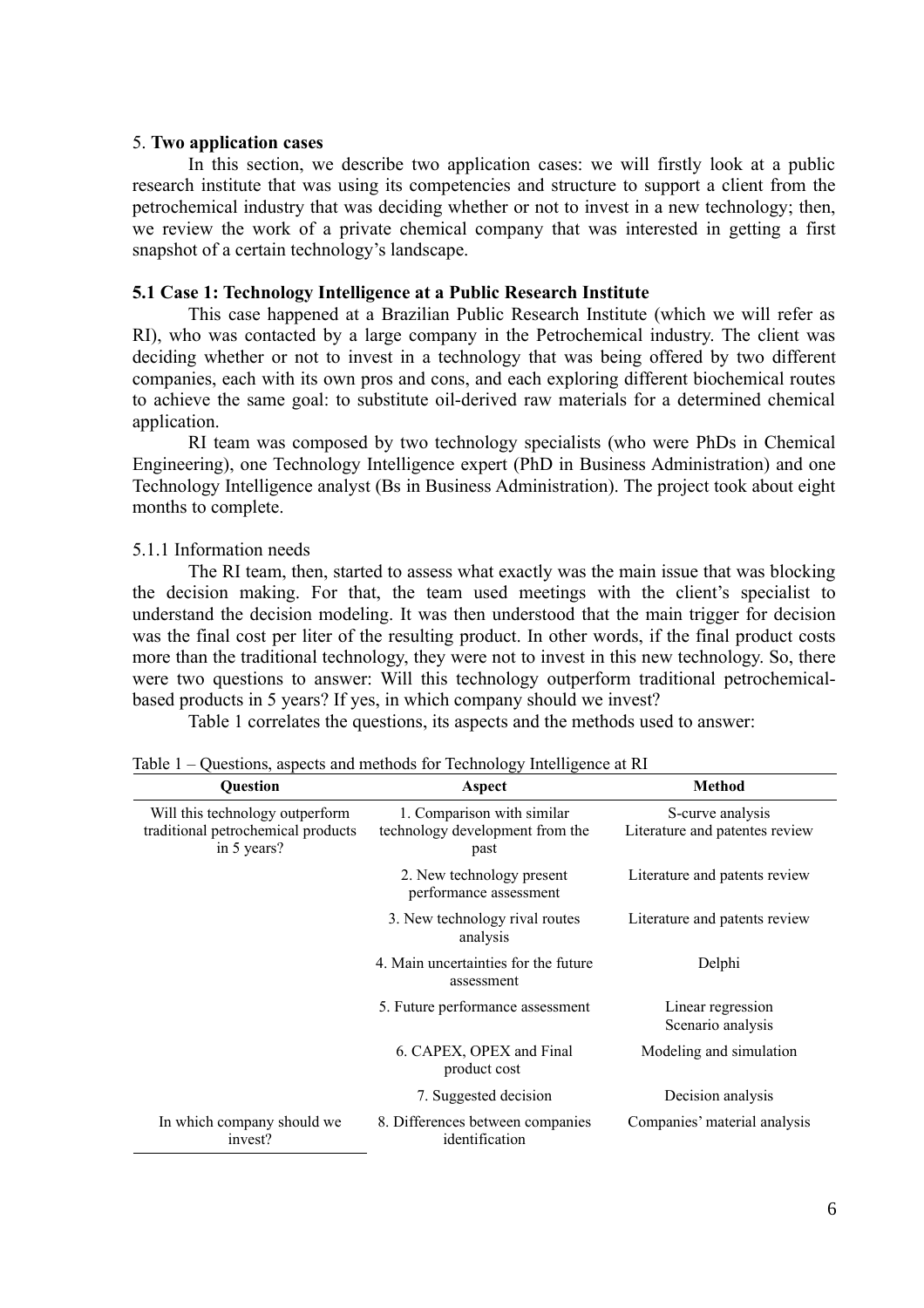| <b>Ouestion</b> | Aspect                             | Method            |
|-----------------|------------------------------------|-------------------|
|                 | 9. Decision modeling for company   | Decision analysis |
|                 | 10. Suggested decision for company | Decision analysis |

Source: Original data

After understanding the needs, deciding the methods that were to be used, and the main performance indicator for the decision, the Information needs assessment phase was concluded and RI team moved on to the next step.

5.1.2 Information acquisition

 Once the needs were mapped, the team started to acquire information from Databases. Table 2 shows the sources of information used for each method from Table 1.

| Table 2 – Sources of information for each method. |  |  |
|---------------------------------------------------|--|--|
|---------------------------------------------------|--|--|

| Method                        | <b>Sources</b>                               |  |
|-------------------------------|----------------------------------------------|--|
| S-curve analysis              | Past projects from IR                        |  |
| Literature and patents review | Derwent patent database; Web of science      |  |
| Delphi                        | Technology experts                           |  |
| Linear regression             | Performance reported on articles and patents |  |
| Scenario analysis             | Technology experts                           |  |
| Modeling and simulation       | SRI reports on industry investments          |  |
| Companies' material analysis  | Companies' websites                          |  |
| Decision analysis             | All gathered information for the project     |  |

Source: Original data

It is important to note that, during the project, new sources of information were added. For this case, when analyzing the differences between the companies' technology, it was noted that, for company A, the raw material would be sugar cane sucrose, while for company B, corn syrup glucose. Hence, for Decision analysis regarding aspect 10 (Decision for "In which company should we invest?"), projections for future prices of these raw materials were added to the model. The need for downstream processes after production were also included, as Company B needed an extra step by the end of the process, which increased its CAPEX and OPEX.

# 5.1.3 Information organization and storage

All information were stored in RI's internal network, in a folder that was accessible for every team member. For each aspect, a folder was created to gather all information that supported the conclusions.

For Articles recovered from Web of Science, the team used the cloud-based software Endnote web to organize and analyze data. Modeling and simulation for the production plant was done using the software ASPEN. Decision modeling was made on DPL and Microsoft **Excel**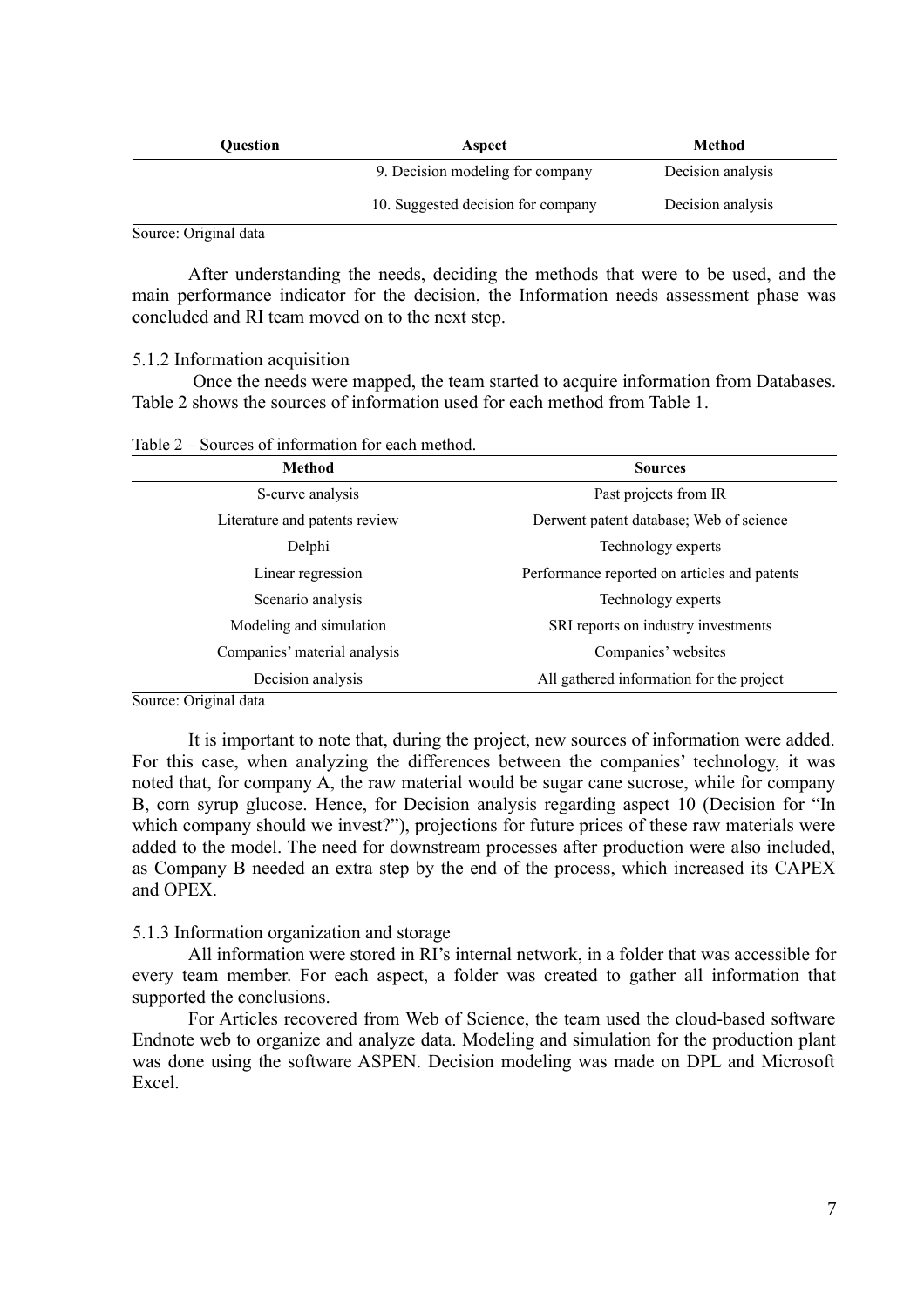# 5.1.4 Information Dissemination

There were bi-weekly meetings with the client to present advances and discuss key aspect of the project. Important decisions were made during these meetings, such as the addition of Utilities as a variable in the economic modeling (which shown itself later as a variable of very low significance), and the choice for abandoning company B's technology when the price projections shown that in every scenario the cheapest technology would be A's.

By project completion, there was a formal presentation of the results in the client's headquarters, with the presence of the decision makers and the project's team. The suggested decision was to not invest in the technology, as it would not be cheap enough in their required timespan. The RI team's conclusion was that this technology would only be viable for high aggregated value applications.

#### 5.1.5 Information use

After project completion and final presentation, the board of decision makers gathered and decided to follow RI's team suggestion. The company did not invest in the technology for their final product price would be much more competitive using traditional petrochemical routes.

As this project happened in 2010, we now know that this decision was right. We can judge from two different points of view. Firstly, the pessimistic, by the extreme drop of oil prices that happened after 2014, which was not forecasted by RI's team. Secondly, the optimistic: the team did forecasted that the technology would not perform sufficiently in productivity, yield of raw materials and percentage of extracellular final product, forcing a downstream process after production. After five years of technology development, every forecast became a reality.

### **5.2 Case 2: Technology Intelligence at a Private Company**

This case was happened at a Brazilian Chemical Industry that is its way to internationalization. This company has assets in Brazil, Latin and North America, Europe and Asia. We'll call this company "Chemical". At Chemical, there is a constant need for exploring new technologies to increase its Innovation KPIs. Most of times, the company calls "new" something that its competitors are exploring, but Chemical is not. This is the case we're studying in this section.

The team for this project was composed by one Technology Intelligence analyst (MSc in Business Administration) helped by one intern (Materials Engineering student). The whole project took about two weeks.

# 5.2.1 Information needs

The need arose from noticing that Chemical's competitors are exploring successfully a technology. This technology is very close to the traditional that Chemical dominates and could be a natural evolution, as it takes advantage of the existing assets and competences. This new technology is a slightly different form of copolymerization of monomers that Chemical understands how to manipulate. The novelty is in the fact that these monomers must be strictly controlled to achieve the desired results.

To define the problem, the company's internal Technology Intelligence analyst gathered with the Innovation manager. Using an interview protocol, key questions were formulated and methods chosen. The key questions are: What are the applications for this technology? Who is investing in researching this technology? Which are the ongoing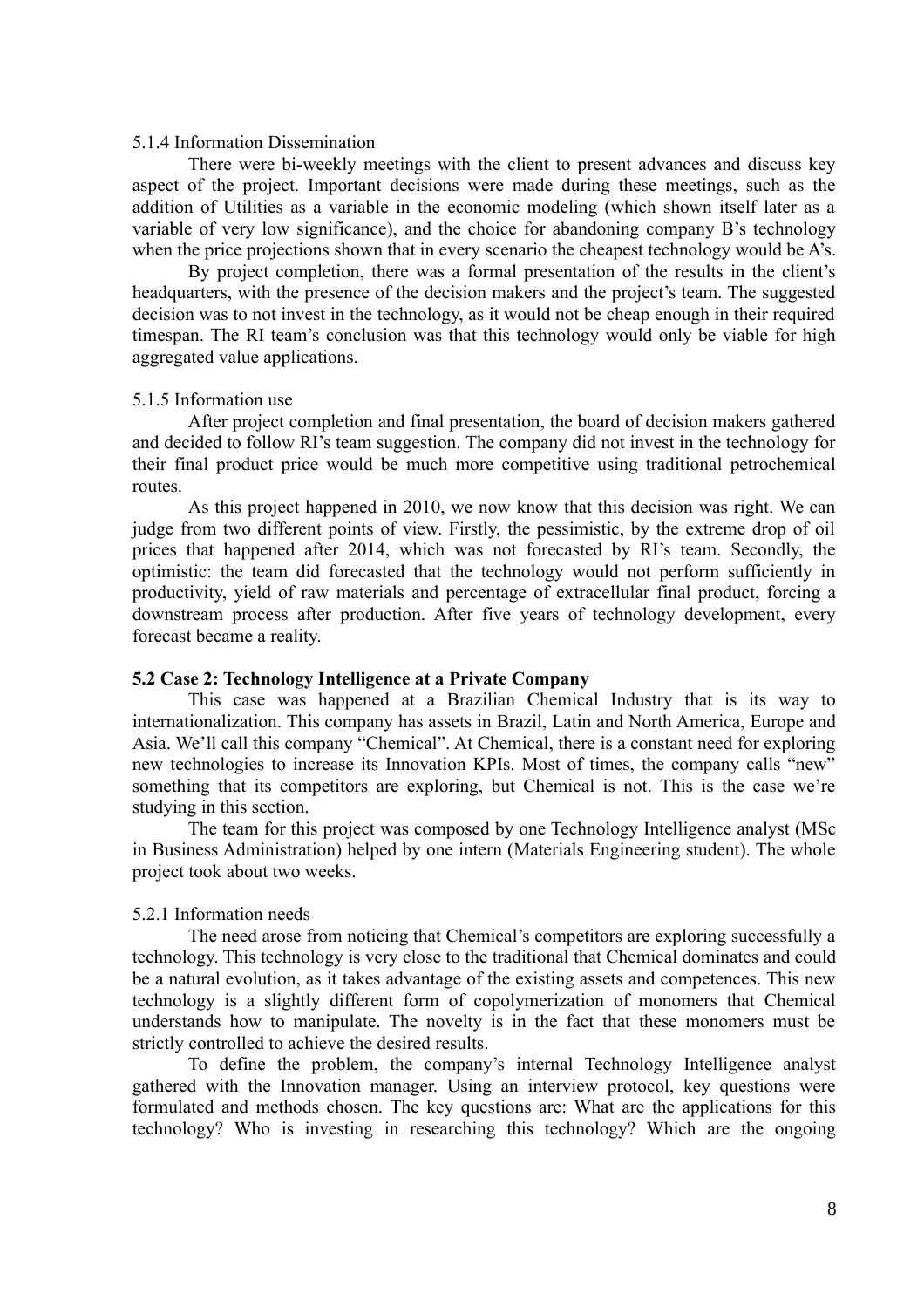partnerships? Where is this technology being developed? Table 3 shows the questions, aspects for each of them and methods used to answer.

| <b>Question</b>                                   | Aspect                                            | <b>Method</b>                                      |
|---------------------------------------------------|---------------------------------------------------|----------------------------------------------------|
| What are the applications for this<br>technology? | 1. Main applications                              | Patents, articles and deep-web<br>documents review |
|                                                   | 2. Main advantages                                | Patents, articles and deep-web<br>documents review |
|                                                   | 3. Main disadvantages                             | Patents, articles and deep-web<br>documents review |
| Who is investing in researching this              | 4. Main players                                   | Patents review                                     |
| technology?                                       | 5. Classification in competitors and<br>customers | Patents review and market review                   |
| Which are the ongoing<br>partnerships?            | 6. Identification of partnerships                 | Patents review                                     |
| Where is this technology being<br>developed?      | 7. Countries                                      | Patents review                                     |
| Source: Original data                             |                                                   |                                                    |

Table 3 – Questions, aspects and methods for Technology Intelligence at Chemical

Source: Or

For this project, there was no KPI to trigger a decision. The need was for a first look at the technology landscape.

### 5.2.2 Information acquisition

As we did with the first case, we'll show in Table 4 the data sources for each method presented in Table 3.

| <b>Method</b><br><b>Sources</b>     |                                                                 |  |
|-------------------------------------|-----------------------------------------------------------------|--|
| Patents review                      | Thomson Innovation; IHS Engineering Workbench;<br>CAS SciFinder |  |
| Articles review                     | IHS Engineering Workbench; CAS SciFinder                        |  |
| Deep-web documents review           | IHS Engineering Workbench                                       |  |
| Market review<br>Market specialists |                                                                 |  |

Table 4 – Sources of information for Technology Intelligence at Chemical

Source: Original data

For this case, Market specialists were not allocated to the project, hence it was necessary to schedule interviews with them to identify customers and competitors. This is a common fact in Chemical's IT projects.

# 5.2.3 Information organization and storage

As with the RI's case, there was a network folder where all information was stored and accessible for the TI area. Much of the data organization was made using the source softwares, such as Thomson Innovation (Thomson), CAS SciFinder (CAS) and IHS Engineering Workbench (EWB). These are softwares that offer an Artificial Intelligence (AI) interface to help users, however, one is not required to use such algorithms. AI was heavily used in EWB, due to the ability of accessing Deep-web documents, but was not used at all when searching Thomson or CAS. For these, boolean controllers were used.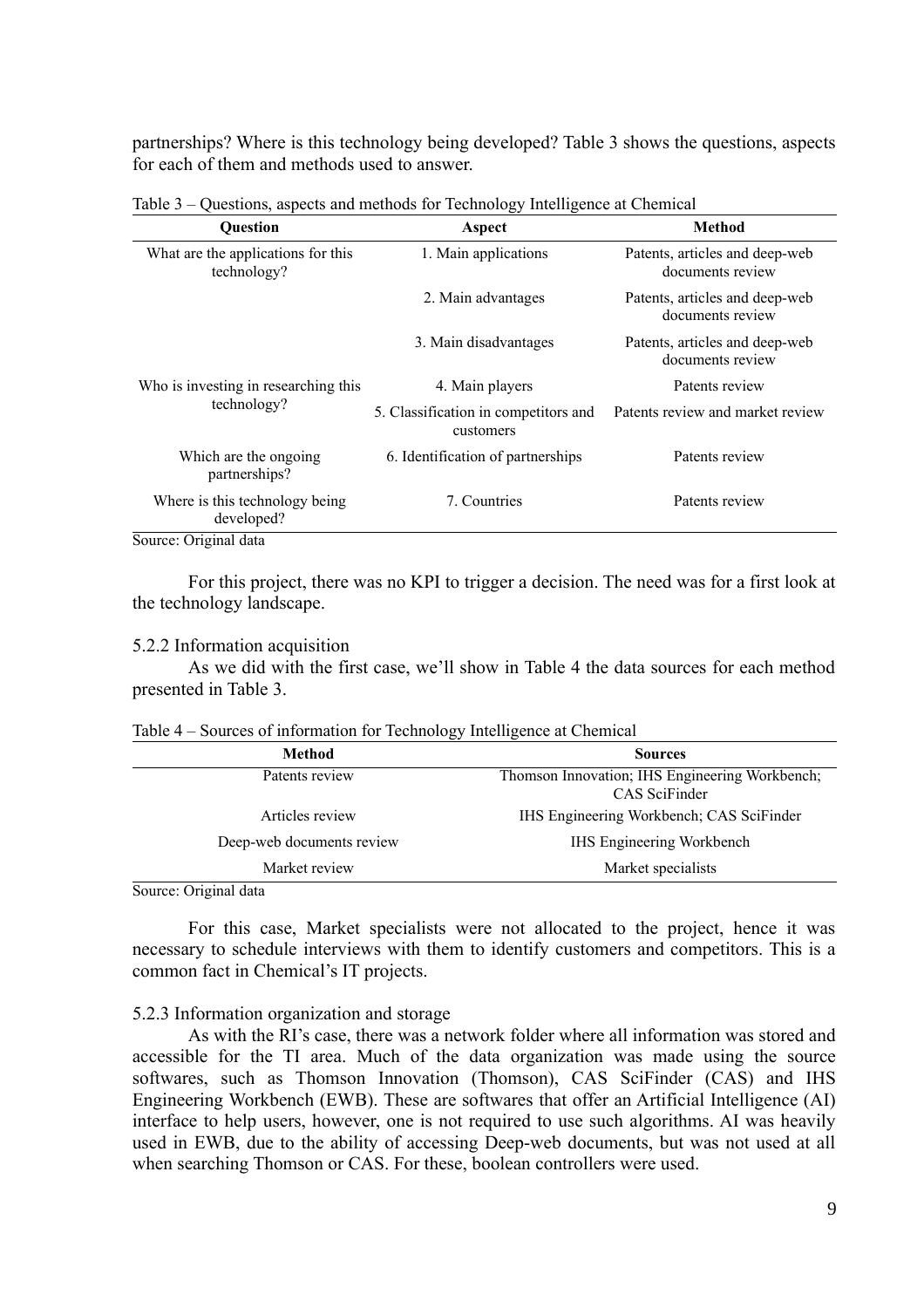However, not every needed information could be taken from the default analytical capabilities of each software. For those analysis, Microsoft Excel was used. No specific software for Decision Analysis was used.

### 5.2.4 Information dissemination

There was only one meeting before the start of the project and one after for presenting the results to the Innovation manager, who firstly ordered the project. All data was gathered in a Microsoft Powerpoint presentation and made available.

### 5.2.5 Information use

Information was used to enhance a set of knowledge that arrived from other areas, such as R&D, Engineering, Field Marketing and third-party Consultants. There is no record of decisions made upon the material created in the project.

#### 6. **Discussion**

After seeing Technology Intelligence in action in such distinct cases, we can draw some inferences about how it is actually applied on corporations. When we compare TI as a service for third-parties with TI as a featured sector in the company, it is clear a difference in three aspects: timing, deepness, and team expertise.

Timing is a direct consequence of the deepness of the project itself. We can hypothesize that when a company outsources its Intelligence, it becomes natural to expect a deeper, more complex and comprehensive work. As the price for such project becomes more apparent and, probably, it went through an internal process of approving the budget for outsourcing, decision makers want a final report that uses the most tools and sources of information as possible. On the other hand, when the company has internally a dedicated resource for Intelligence, decision makers will have the tendency of demanding more projects, with much lesser budget and with a stricter deadline.

When looking at the results under the prism of Lichtenthaler (2003), it seems that the company that outsourced the study in the first case is operating on the third generation of TI, while Chemical, with its science-centered view and low connection between technology and company strategies, is yet operating in the first generation. Besides that, when taking Lichtenthaler (2007) as a model, RI's customer seem to be organized in a hybrid way, while Chemical is organized in a participative way, hence the lack of top management participation in the dissemination phase of TI, and the size and expertise of the team allocated in the project.

The iterative process described by Mortara et al. (2009) was not observed in any of the cases, as the conclusions seemed to not represent an input for new TI projects. As this is not an issue on the first case, once the customer could proceed with the study internally, this is something to be aware on the second. Chemical seems to be in a very initial maturity level for Technology Intelligence and this cycle has not yet been initiated.

When looking at the framework from Schuh & Grawatsch (2004), we could not detect in any of the cases a connection with Technology Planning. This is something that simply might have not yet happened at Chemical, and is certainly something to be observed further. At RI's customer, it is natural that we did not have access to this outcome, but it is natural to assume that this specific project is part of some kind of technology planning.

While this might seem an argument for companies outsource all of its Intelligence projects, there is also another observation to be made before reaching such a conclusion: Companies seem to now know how to deal with Technology Intelligence. When outsourcing,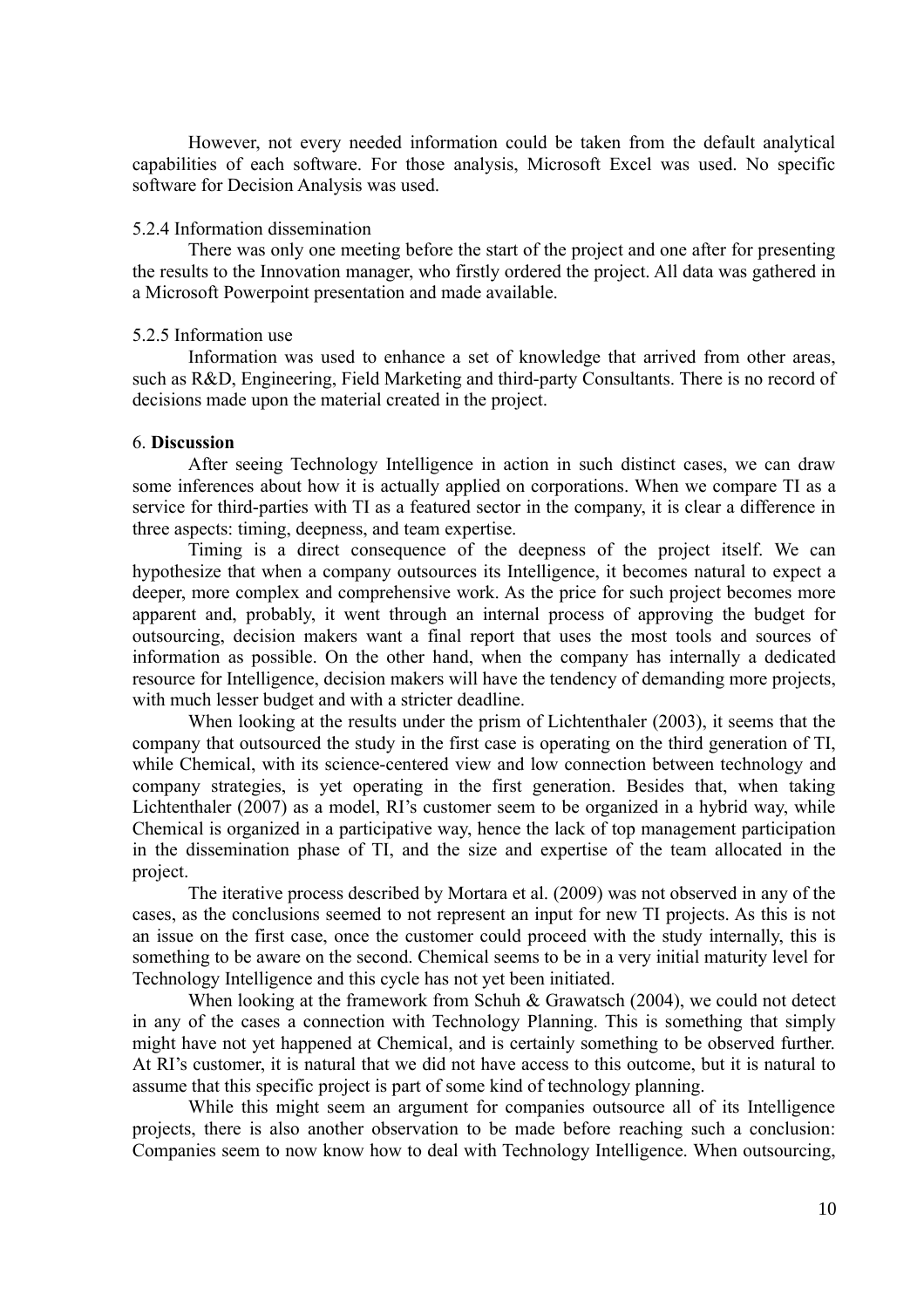they are more willing to pay for an extremely comprehensive project that not necessarily needs to be so deep and complex. When doing it internally, decision makers are not willing to wait and give the TI analysts resources to conduct a project in the right deepness and complexity. We can not yet fully affirm this, but it seems like a "goldilocks problem" applied to Technology Intelligence: for which types of TI project should the company rely on outsourcing? For which types should the decision makers empower an internal TI area? How companies can estimate the value of TI, so that they won't over or underpay for such projects?

# 7. **Conclusion**

We'll present our conclusions by answering each research question presented earlier. The main question of this article was: How companies build an actionable technology intelligence project? In order to answer this general question, we answered the following more specific questions:

#### *1. What companies want when building such a project?*

As Herring (1999) had already described for Competitive Intelligence, we can consider the possible information needs for Technology Intelligence in three main categories:

> - Strategic decision and action, including the development of strategic plans and strategies;

> - Early-warning topics, including competitor initiatives, technological surprise, and government actions;

> - Descriptions of the Key Players in the specific marketplace, including competitors, customers, suppliers, regulators and potential partners.

(HERRING, 1999, p. 6)

We could not find any other category to question Herring's work.

# *2. What are the main steps taken during the process?*

We still could not find any significant difference from the process described by Choo (2001). So, the steps that are taken during a Technology Intelligence process are:

- 1. Information needs assessment
- 2. Information acquisition
- 3. Information organization and storage
- 4. Information dissemination
- 5. Information use

Not every IT project, however, becomes actionable, so not every process will reach Information Use step.

#### *3. Which tools are applied?*

We could compile a list of tools companies use for conducting Technology Intelligence projects. See Table 5 for this compilation.

|                              | رں<br>ັ                       |             |  |
|------------------------------|-------------------------------|-------------|--|
| <b>Tool</b>                  | <b>Sources of information</b> | Observed in |  |
| Derwent Patent Database      | Patents                       | RI          |  |
| Web of Science               | Articles                      | RI          |  |
| Technology reports (ie. SRI) | Consulting companies          | RI          |  |
| Endnote web                  | Patents                       | RI          |  |
| <b>DPL</b>                   | Data input from user          | RI          |  |

#### Table 5 – Used tools for Technology Intelligence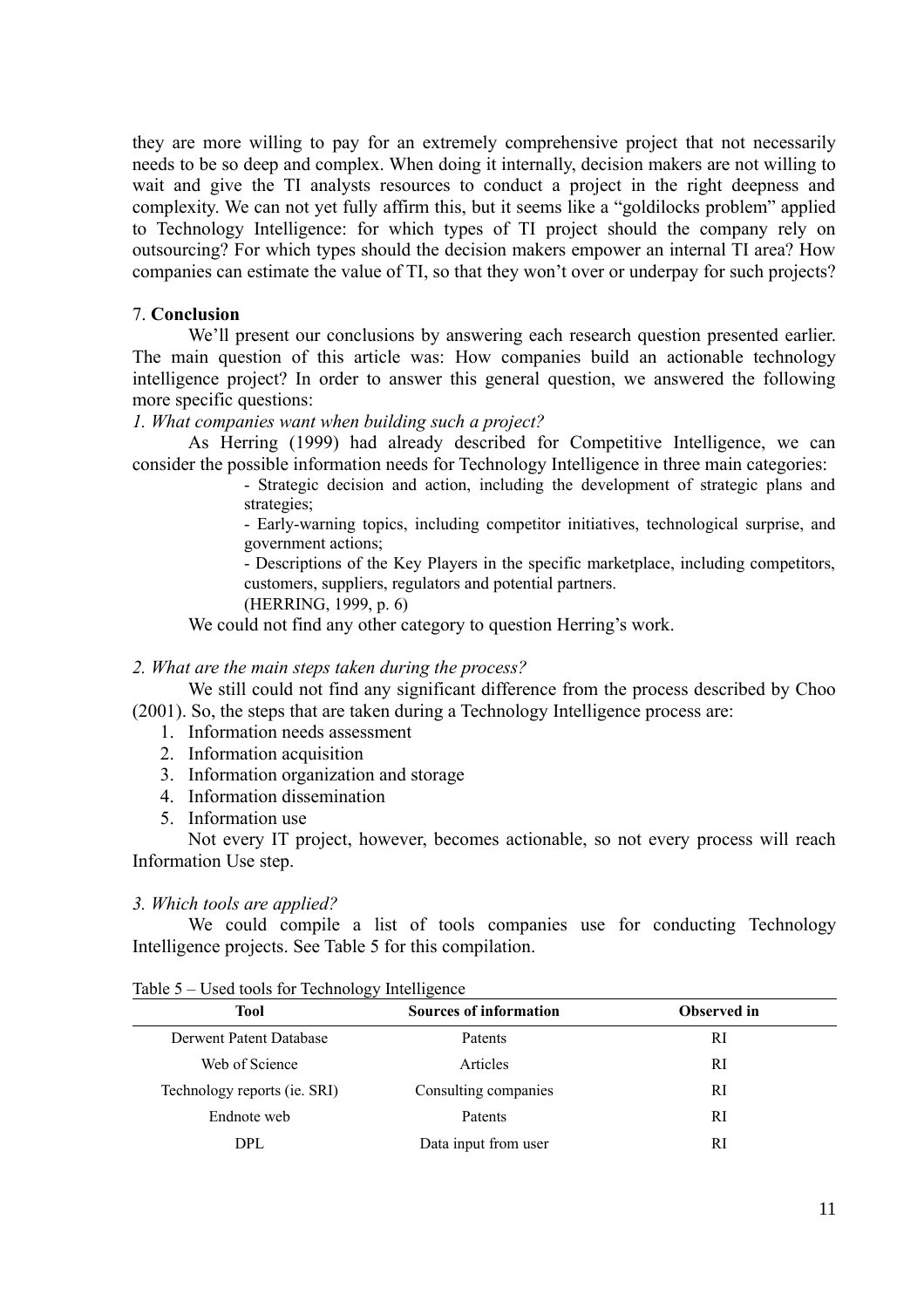| <b>Sources of information</b>               | <b>Observed in</b> |
|---------------------------------------------|--------------------|
| Patents, Articles and Deep-web<br>documents | Chemical           |
| Patents and Articles                        | Chemical           |
| Patents, Articles, News                     | Chemical           |
| Data input from user                        | Chemical           |
|                                             |                    |

Source: Original data

# 4. *Which sources of information are used?*

We have already answered this question on Table 5.

# *5. How companies deal with the final result?*

When there is already a decision to be made, the final result covers gaps and decision makers use the information to base their settlements. The final decision is, then, a function of the decision makers' willingness for taking risks.

However, when there is not a decision at the genesis of the project, the final result is read and archived. The information made available does not affect directly a technology decision, however we can not say that the information is useless: it contributes to a better understanding of the environment and might be basis for a more specific question for TI in the future.

# *6. Who is responsible for such a project?*

The typical team for Technology Intelligence project is composed by at least one analyst, who has to dominate the methods and have access to the tools and sources of information. It is desirable to have technology experts as well in order to have a deeper understanding of the technology itself. The availability of technicians will give the project a greater legitimacy and increase the probability of providing actual actionable intelligence.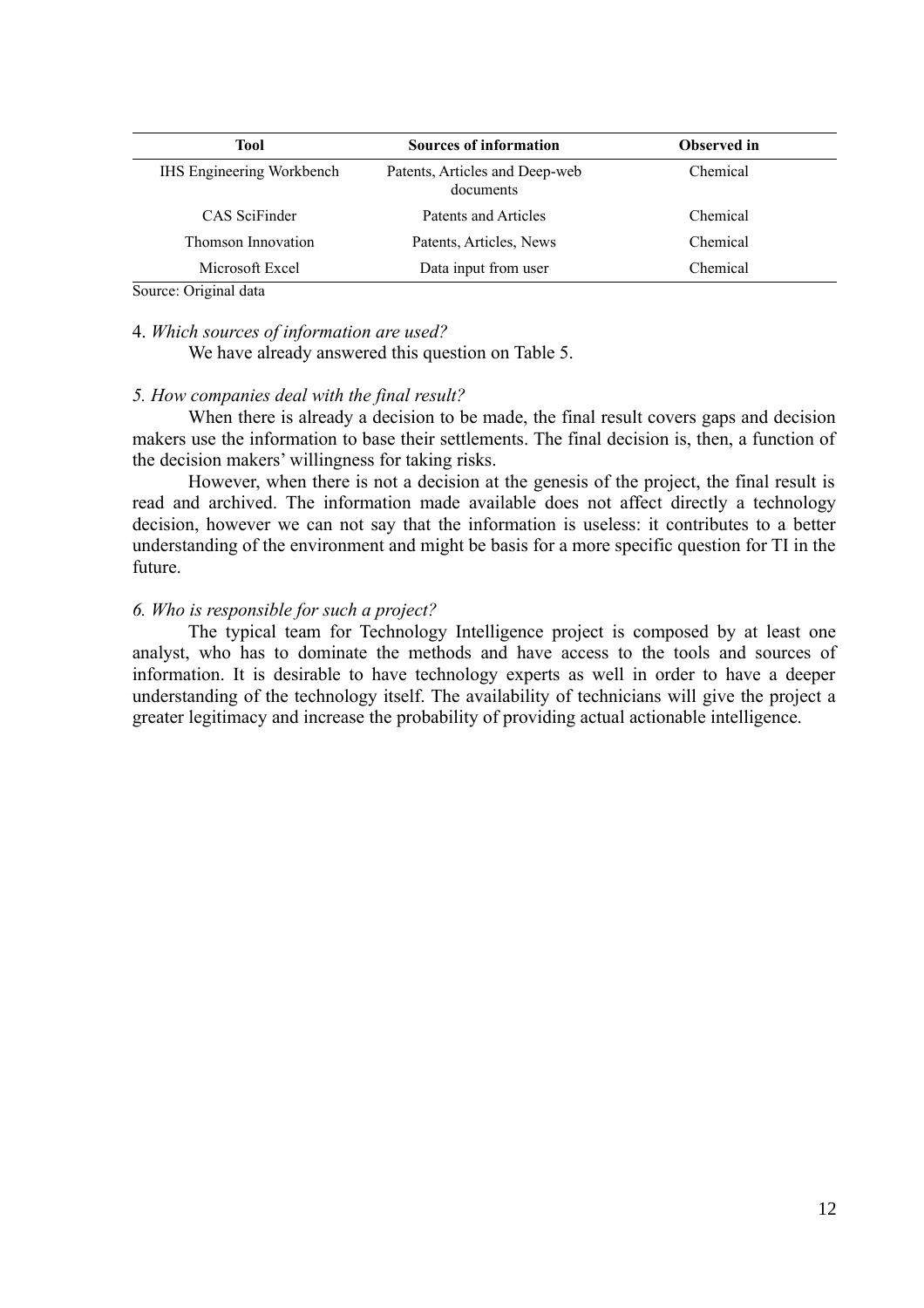# **References**

ANSOFF, H. I. Managing Strategic Surprise by Response to Weak Signals. **California Management Review**, v. XVIII, n. 2, p. 21–33, 1975.

CASTELLANOS, O. F.; TORRES, L. M. Technology intelligence: Methods and capabilities for generation of knowledge and decision making. **PICMET '10 - Portland International Center for Management of Engineering and Technology, Proceedings - Technology Management for Global Economic Growth**, p. 1176–1184, 2010.

CHOO, C. W. Environmental scanning as information seeking and organizational learning. **Information Research**, v. 7, n. 1, p. 1–37, 2001.

CHOO, C. W. **Information Management for the Intelligent Organization: The art of Scanning the Environment**. 3rd editio ed. New Jersey: Information Today, Inc., 2002.

CHRISTENSEN, C. **Innovator's Dilemma: when new technologies cause great firms to fall**. [s.l: s.n.].

COOPER, A. C.; SCHENDEL, D. Strategic responses to technological threats. **Business Horizons**, v. 19, n. 1, p. 61–69, Feb. 1976.

COUGHLAN, P.; COGHLAN, D. Action research for operations management. **International Journal of Operations & Production Management**, v. 22, n. 2, p. 220–240, 2002.

EISENHARDT, K. M. Building theories from case study research. **Academy of Management Review**, v. 14, n. 4, p. 532–550, 1989.

HERRING, J. P. Key intelligence topics: A process to identify and define intelligence needs. **Competitive Intelligence Review**, v. 10, n. 2, p. 4–14, 1999.

ITTIPANUVAT, V. et al. Finding linkage between technology and social issue: A Literature Based Discovery approach. **Journal of Engineering and Technology Management - JET-M**, v. 32, p. 160–184, 2014.

JOUNG, J.; KIM, K. Monitoring emerging technologies for technology planning using technical keyword based analysis from patent data. **Technological Forecasting and Social Change**, v. 114, p. 281–292, 2017.

KIM, J. et al. Technology trends analysis and forecasting application based on decision tree and statistical feature analysis. **Expert Systems With Applications**, v. 39, n. 16, p. 12618– 12625, 2012.

LICHTENTHALER, E. Third generation management of technology intelligence processes. **R&D Management**, v. 33, n. 4, p. 361–375, 2003.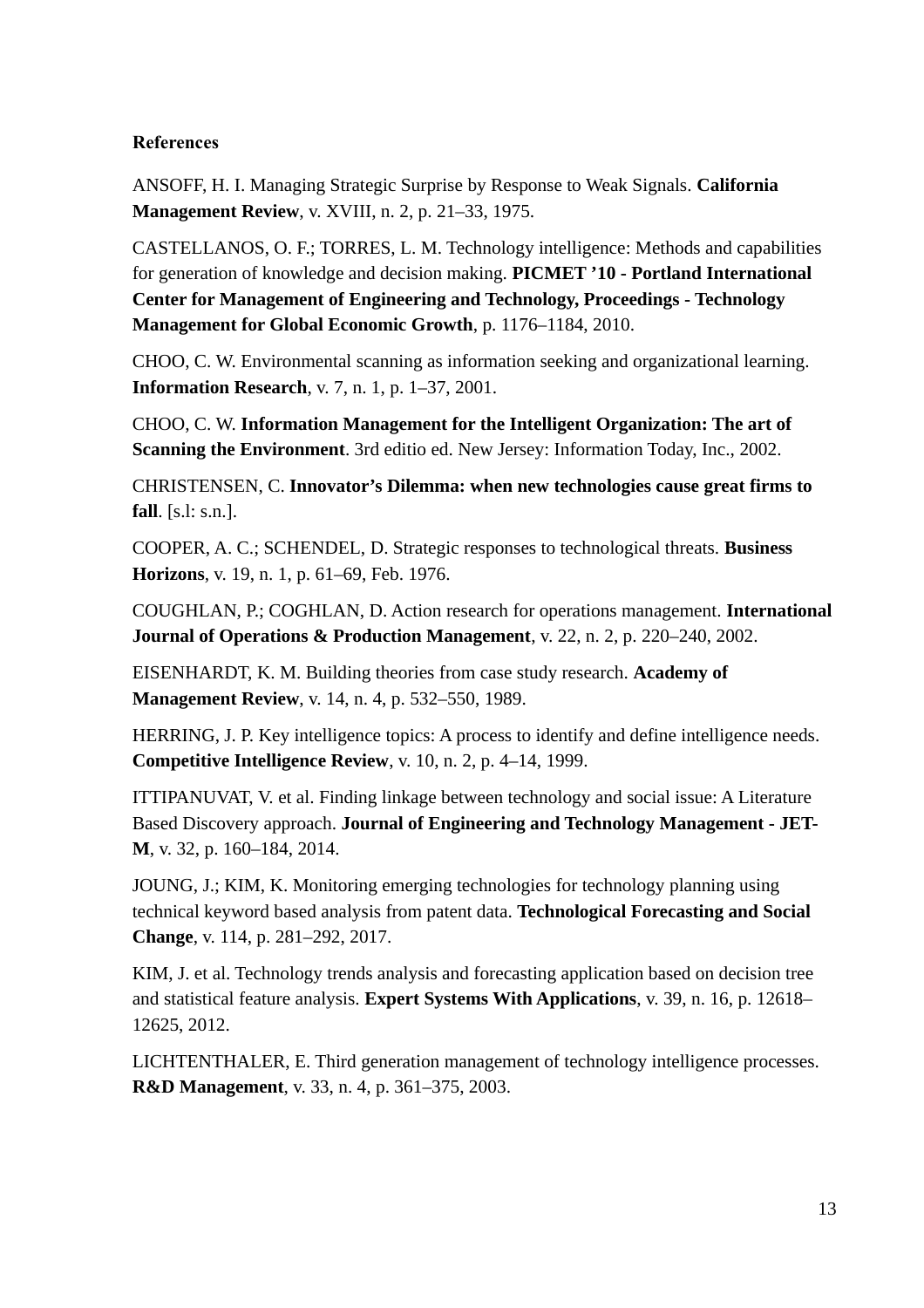LICHTENTHALER, E. Technological change and the technology intelligence process: A case study. **Journal of Engineering and Technology Management - JET-M**, v. 21, n. 4, p. 331– 348, 2004.

LICHTENTHALER, E. Managing technology intelligence processes in situations of radical technological change. **Technological Forecasting and Social Change**, v. 74, n. 8, p. 1109– 1136, 2007.

MILLER, S. H. Prefácio. In: PRESCOTT, J. E.; MILLER, S. H. (Eds.). . **Inteligência competitiva na prática: técnicas e práticas bem-sucedidas para conquistar mercados**. 1st. ed. Rio de Janeiro: Campus, 2002. p. 11–15.

MOMENI, A.; ROST, K. Identification and monitoring of possible disruptive technologies by patent-development paths and topic modeling. **Technological Forecasting and Social Change**, v. 104, 2016.

MORTARA, L. et al. Technology Intelligence practice in UK technology-based companies. **International Journal of Technology Management**, v. 48, n. 1, p. 115–135, 2009.

MORTARA, L. Communicating Technology: A practical Guide. 2011.

NIKOLAOS, T.; EVANGELIA, F. Competitive intelligence: concept , context and a case of its application. **Science Journal of Business Management**, n. 2, p. 1–15, 2012.

NOSELLA, A.; PETRONI, G.; SALANDRA, R. Technological change and technology monitoring process : Evidence from four Italian case studies. **Journal of Engineering and Technology ManagementTechnology Management**, v. 25, p. 321–337, 2008.

PELLISSIER, R.; NENZHELELE, T. E. Towards a universal definition of competitive intelligence. **SA Journal of Information Management**, v. 15, n. 2, p. 1–7, 2013.

PRESCOTT, J. E.; MILLER, S. H. Inteligência Competitiva Técnica. In: PRESCOTT, J. E.; MILLER, S. E. (Eds.). . **Inteligência competitiva na prática: técnicas e práticas bemsucedidas para conquistar mercados**. 1st. ed. Rio de Janeiro: Campus, 2002. p. 293–294.

RANSLEY, D. L. Benchmarking the "external technology watching" process: Chevron's experience. **Competitive Intelligence Review**, v. 7, n. 3, p. 28–33, 1996.

RAU, D.; HAEREM, T. Applying an organizational learning perspective to new technology deployment by technological gatekeepers: A theoretical model and key issues for future research. **Information Systems Frontiers**, v. 12, n. 3, p. 287–297, 2010.

ROSSEL, P. Early detection, warnings, weak signals and seeds of change: A turbulent domain of futures studies. **Futures**, v. 44, n. 3, p. 229–239, 2012.

SCHUH, G.; GRAWATSCH, M. TRIZ-based technology intelligence. **Triz Journal**, 2004.